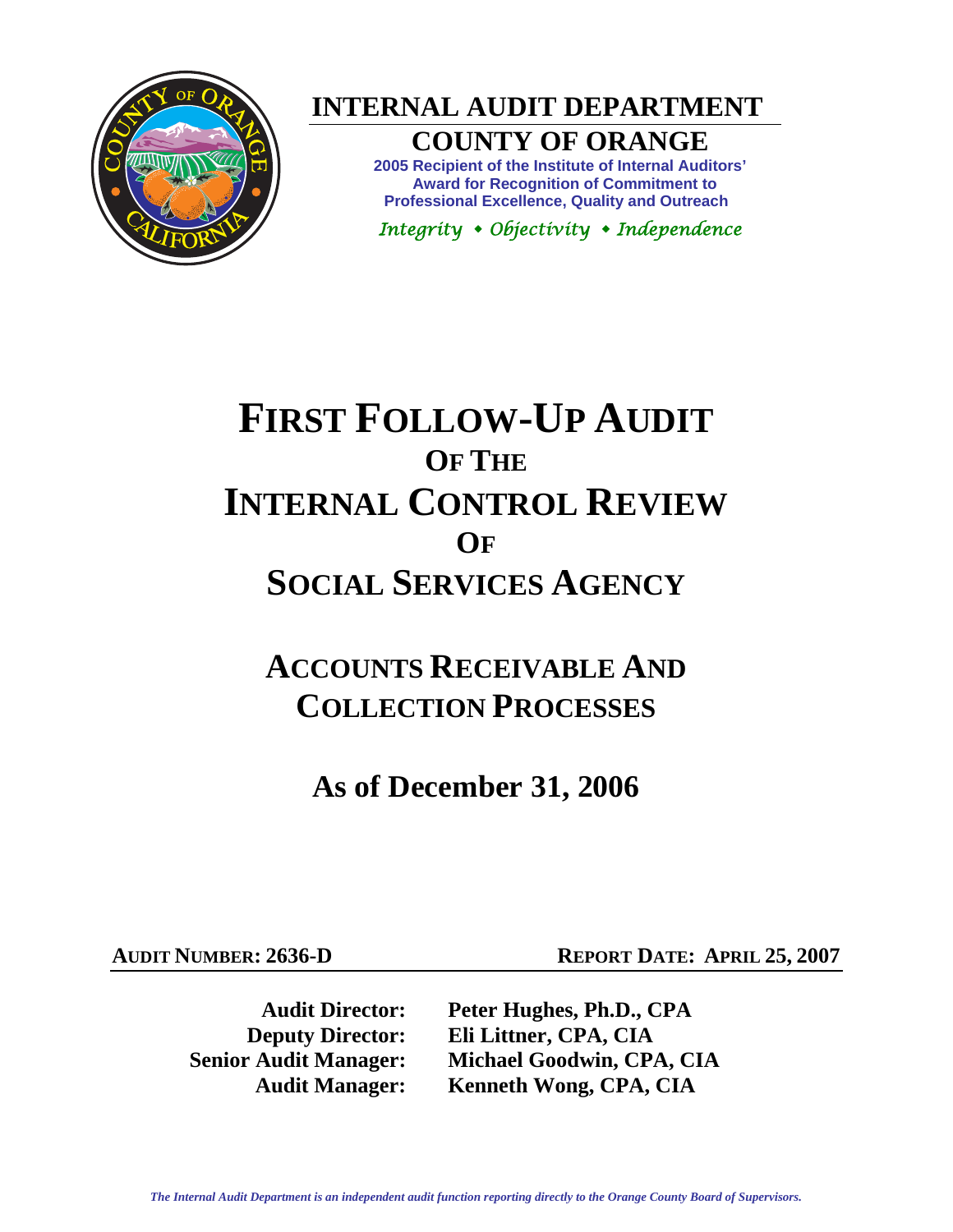#### **First Follow-Up Audit of the Internal Control Review of Social Services Agency Accounts Receivable and Collection Processes**

#### **Original Audit No. 2575**

**As of December 31, 2006** 

#### **TABLE OF CONTENTS**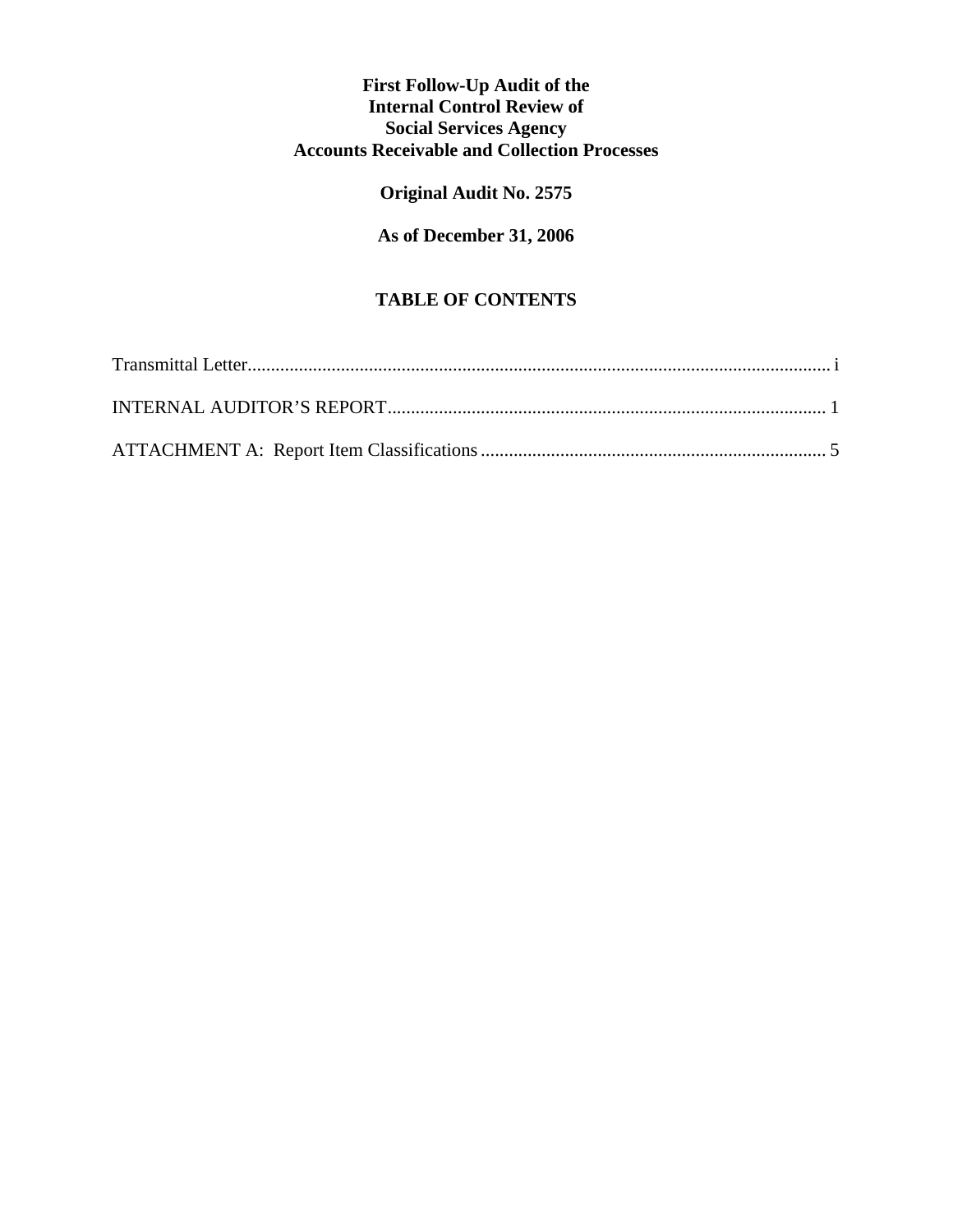<span id="page-2-0"></span>

### COUNTY OF ORANGE  **INTERNAL AUDIT DEPARTMENT 2005 Recipient of the Institute of Internal Auditors'**

 **Award for Recognition of Commitment to Professional Excellence, Quality and Outreach** 

#### *Integrity Objectivity Independence*

**Office of the Director DR. PETER HUGHES** Ph.D., MBA, CPA, CIA, CFE, CITP

> MAILING ADDRESS: 400 CIVIC CENTER DRIVE WEST BUILDING 12, ROOM 232 SANTA ANA, CALIFORNIA 92701

TELEPHONE: (714) 834-5475 FAX: (714) 834-2880 EMAIL: peter.hughes@ocgov.com WEBSITE: www.ocgov.com/audit/

Audit No. 2636-D

 **ELI LITTNER MICHAEL J. GOODWIN ALAN MARCUM AUTUMN MCKINNEY CPA, CIA, CFE, CFS, CISA CPA, CIA MBA, CPA, CIA, CFE CPA, CIA, CPA CPA, CPA, CPA, CPA CPA, CPA, CPA CPA CPA CPA CPA CPA CPA CPA CPA CPA CPA CPA CPA CPA CPA CPA CPA CPA CPA C DEPUTY DIRECTOR SENIOR AUDIT MANAGER SENIOR AUDIT MANAGER SENIOR AUDIT MANAGER**

#### **Transmittal Letter**

April 25, 2007

| TO: | Ingrid Harita, Director |
|-----|-------------------------|
|     | Social Services Agency  |

FROM: Peter Hughes, Ph.D., CPA, Directory Internal Audit Department

SUBJECT: First Follow-Up Audit of the Internal Control Review of Social Services Agency Accounts Receivable and Collections Process, Original Audit No. 2575, Issued June 29, 2006

We have completed a First Follow-Up Audit of accounts receivable and collections processes at Social Services Agency. Our audit was limited to reviewing, as of December 31, 2006, actions taken to implement the seven recommendations in our audit report dated June 29, 2006.

**Please note**, we have a more structured and rigorous Follow-Up Audit process in response to recommendations and suggestions made by the Audit Oversight Committee (AOC) and the Board of Supervisors (BOS). As a matter of policy, our first Follow-Up Audit will now begin at six months upon the official release of the report. A copy of all our Follow-Up Audit reports is provided to the BOS as well as to all those individuals indicated on our standard routing distribution list.

The AOC and BOS expect that audit recommendations will typically be implemented within six months and often sooner for significant and higher risk issues. Our **second Follow-Up Audit** will now begin at 12 months from the release of the original report, by which time **all** audit recommendations are expected to be addressed and implemented.

At the request of the AOC, we are to bring to their attention any audit recommendations we find still not implemented or mitigated after the second Follow-Up Audit. The AOC requests that such open issues appear on the agenda at their next scheduled meeting for discussion.

Because there are four recommendations pending implementation, we have attached a Second Follow-Up Audit Report Form. Social Services Agency should complete this template as our audit recommendations are implemented. When we perform our Second Follow-Up Audit, we will need to obtain the completed document to facilitate our review.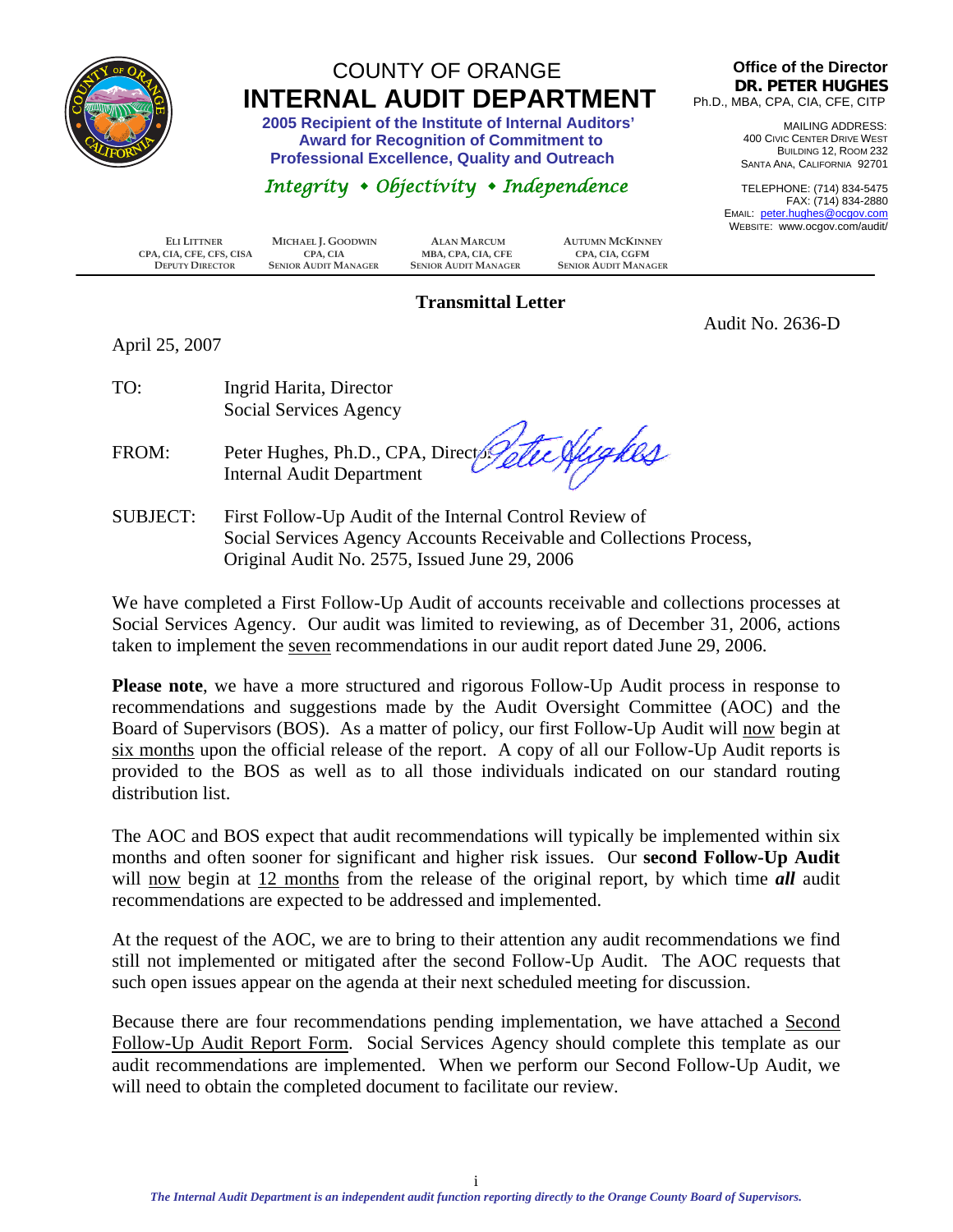*Ingrid Harita, Director Social Services Agency April 25, 2007 Page ii* 

Each month I submit an **Audit Status Report** to the BOS where I detail any material and significant audit findings released in reports during the prior month and the implementation status of audit recommendations as disclosed by our Follow-Up Audits. Accordingly, the results of this Follow-Up Audit will be included in a future status report to the BOS.

As always, the Internal Audit Department is available to partner with you so that SSA can successfully implement or mitigate difficult audit recommendations. Please feel free to call me should you wish to discuss any aspect of our audit report or recommendations.

#### Attachment

Other recipients of this report:

 Members, Board of Supervisors Members, Audit Oversight Committee Thomas G. Mauk, County Executive Officer William Mahoney, Deputy CEO, Government/Public Services David E. Sundstrom, Auditor-Controller Jess Carbajal, Director of Agency Administration, SSA/Administration Carol Wiseman, Deputy Director, SSA/Financial and Administration Services Patty Tilton, Manager, SSA/Program Integrity Shaun Skelly, Chief Assistant Auditor-Controller Bill Castro, Assistant Auditor-Controller, Satellite Accounting Operations Espi Garcia, Senior Manager, SSA/Accounting Foreperson, Grand Jury Darlene J. Bloom, Clerk of the Board of Supervisors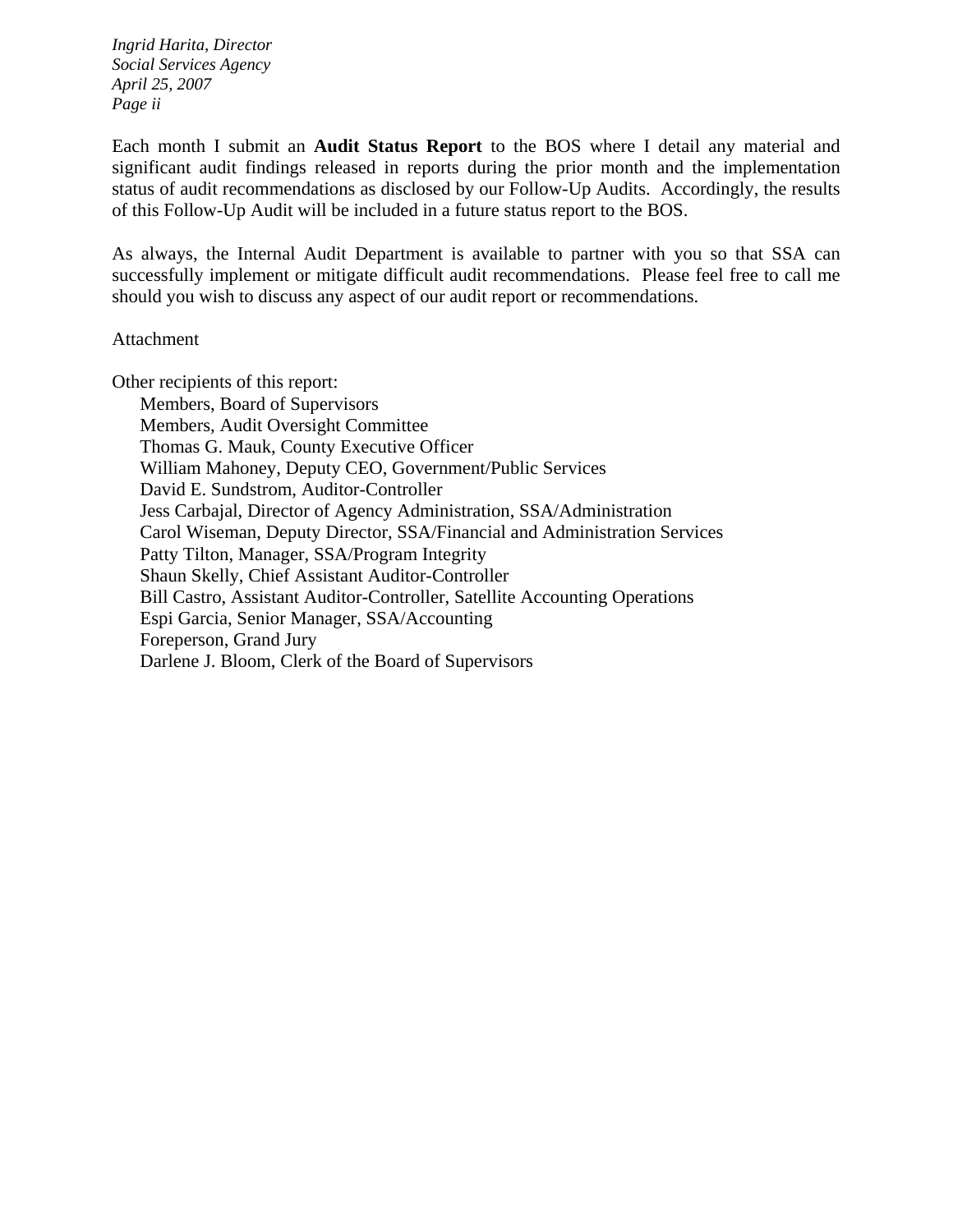<span id="page-4-0"></span>

### COUNTY OF ORANGE  **INTERNAL AUDIT DEPARTMENT 2005 Recipient of the Institute of Internal Auditors'**

 **Award for Recognition of Commitment to Professional Excellence, Quality and Outreach** 

#### *Integrity Objectivity Independence*

 **ELI LITTNER MICHAEL J. GOODWIN ALAN MARCUM AUTUMN MCKINNEY CPA, CIA, CFE, CFS, CISA CPA, CIA MBA, CPA, CIA, CFE CPA, CIA, CGFM DEPUTY DIRECTOR SENIOR AUDIT MANAGER SENIOR AUDIT MANAGER SENIOR AUDIT MANAGER**

#### **INTERNAL AUDITOR'S REPORT**

**Office of the Director DR. PETER HUGHES** Ph.D., MBA, CPA, CIA, CFE, CITP

> MAILING ADDRESS: 400 CIVIC CENTER DRIVE WEST BUILDING 12, ROOM 232 SANTA ANA, CALIFORNIA 92701

TELEPHONE: (714) 834-5475 FAX: (714) 834-2880 EMAIL: peter.hughes@ocgov.com WEBSITE: www.ocgov.com/audit/

Audit No. 2636-D

April 25, 2007

- TO: Ingrid Harita, Director Social Services Agency
- SUBJECT: First Follow-Up Audit of the Internal Control Review of Social Services Agency Accounts Receivable and Collection Processes Original Audit No. 2575, Issued June 29, 2006

We have completed a First Follow-Up Audit of internal controls over accounts receivable and collection processes at the Social Services Agency (SSA). Our audit was limited to reviewing actions taken as of December 31, 2006 to implement the recommendations made in our original audit report.

The original audit report contained seven (7) recommendations. Our Follow-Up Audit indicated three (3) recommendations have been fully implemented; two (2) recommendations were partially implemented; and two (2) recommendations were in process of implementation.

We believe the remaining four (4) recommendations are still appropriate and further efforts should be made to fully implement them. The recommendations that have not been fully implemented are noted below along with a comment on the current status. The item number from the June 29, 2006 report is shown in parentheses after each heading. See *Attachment A* for a description of Report Item Classifications.

#### 1. **Timeliness in Identification/Establishment of Accounts Receivable (Recommendation No. 1)**

Recommendation: We recommend SSA and SSA Accounting work jointly to identify any barriers and constraints that impact the timely identification, establishment and notification of accounts receivable. Once identified, SSA and SSA Accounting should take appropriate measures to decrease the time lags to an acceptable level (to be determined by SSA) by establishing appropriate guidelines and procedures, and by monitoring the effectiveness of the established procedures. (**Significant Issue**)

Current Status: **Partially Implemented.** SSA Accounting reviewed the activities involved in establishing accounts receivable following the receipt of client debt referrals from SSA. The review identified the process to establish accounts receivable and the personnel responsible for completing the process. For our follow-up audit, we selected ten cases to test timeliness in establishing accounts receivable and noted the following: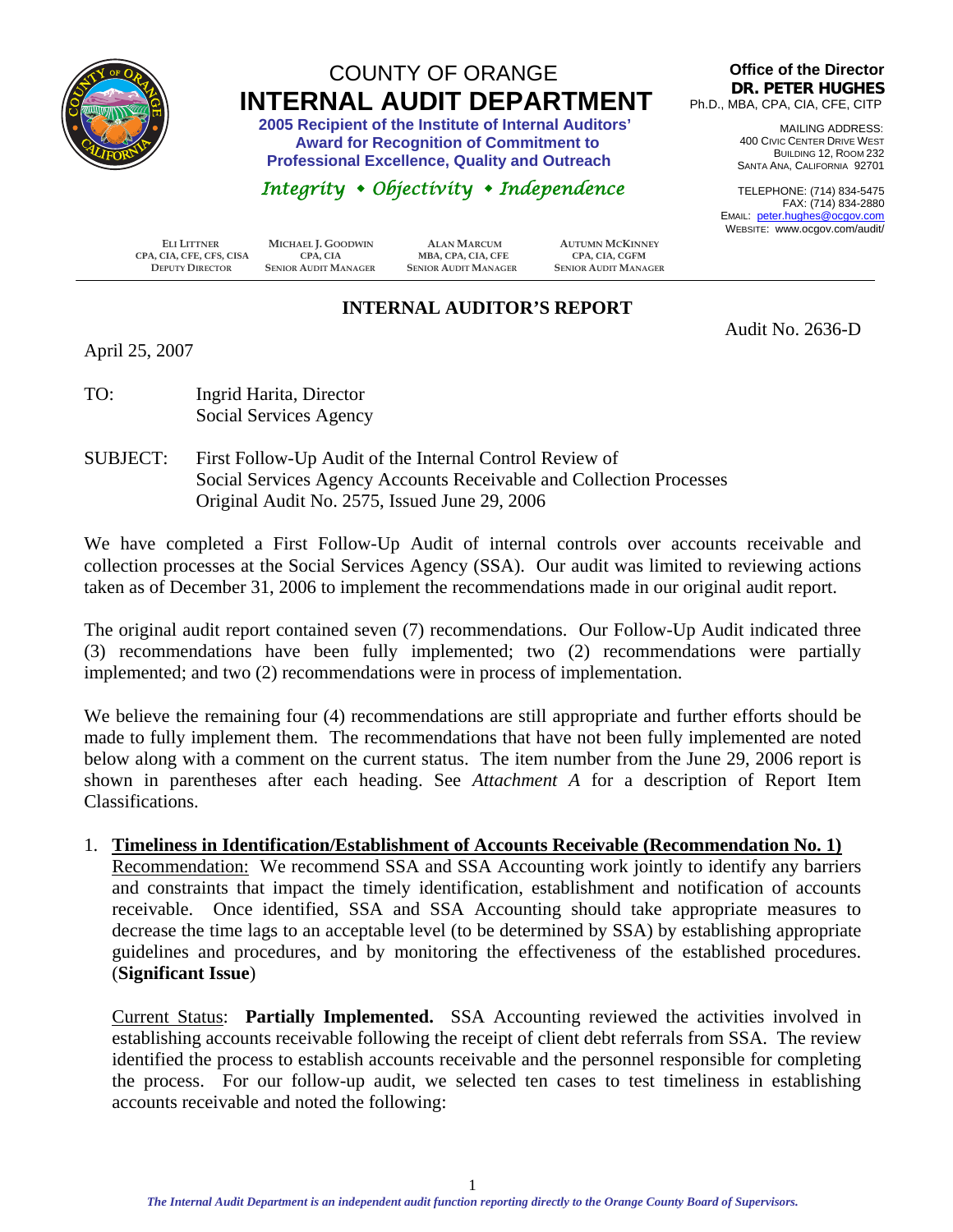- Five **General Relief** loan balances recorded in VACS by SSA/Accounting and Collections disclosed that billing statements were processed between **63 and 425** days after the completion of public assistance loans; whereas our original audit noted processing times between 117 and 452 days.
- Five **Non-General Relief** (CalWORKS, Food Stamps and Foster Care) cases disclosed initial collection notices were sent out between **41 and 74** days after identifying the over-issuance; whereas our original audit noted processing times between 122 and 275 days. Significant improvement was noted in this area.

SSA and SSA Accounting still need to establish a policy indicating acceptable timeframes between the completion and identification of assistance loans and over-issued benefits and the establishment of receivables in VACS that should be communicated within the agency and monitored for effectiveness.

#### Auditor-Controller Planned Action:

Concur. There are four steps involved in the identification and establishment of General Relief loans before a billing statement is sent to the debtor. First, SSA identifies and notifies SSA Accounting of the public assistance loan. Second, SSA Accounting conducts skip tracing techniques to confirm the debtor's information is correct. Third, SSA Accounting prepares a Statement of Aid documenting the amount of the loan. Fourth, the account is set up in VACS (Ventura Automated Collection System). SSA Accounting only controls steps two, three and four. Our goal is to complete these three steps within 15 days of notification from SSA. We will submit this goal to SSA for their concurrence by June 1, 2007.

Non-General Relief (Foster Care, CalWORKS, and Food Stamps) over-issuance cases are set up in VACS by SSA staff. SSA Accounting is not involved in the establishment of these receivables. Because billing statements are only run monthly, there could be a built in lag for initial statements of up to 30 days for accounts depending on whether or not the account is set up by the cut off date for running monthly billing statements. To help offset this built in lag, demand letters are prepared and mailed when accounts are initially set up, advising clients of their debt.

We are available to meet with SSA to explore other options to decrease the time lag between loan origination or over issuance and the mailing of billing statements.

#### Social Services Agency Planned Action:

Concur. SSA will meet with program staff to determine what policies and procedures are in place for establishing and notifying Accounts Receivable when a case should be identified for debt referral. We will also determine what length of time would be reasonable for the completion of the debt referral and establishment of the claim.

#### **2. Reconciliation of Accounts Receivable Transactions to VACS (Recommendation No. 3)**

Recommendation: We recommend SSA Accounting establish a process to reconcile the accounts receivable source transactions with the balances on VACS on a monthly basis. The reconciliations should identify and show the resolution of reconciling items, and also have a documented managerial review. (**Significant Issue**)

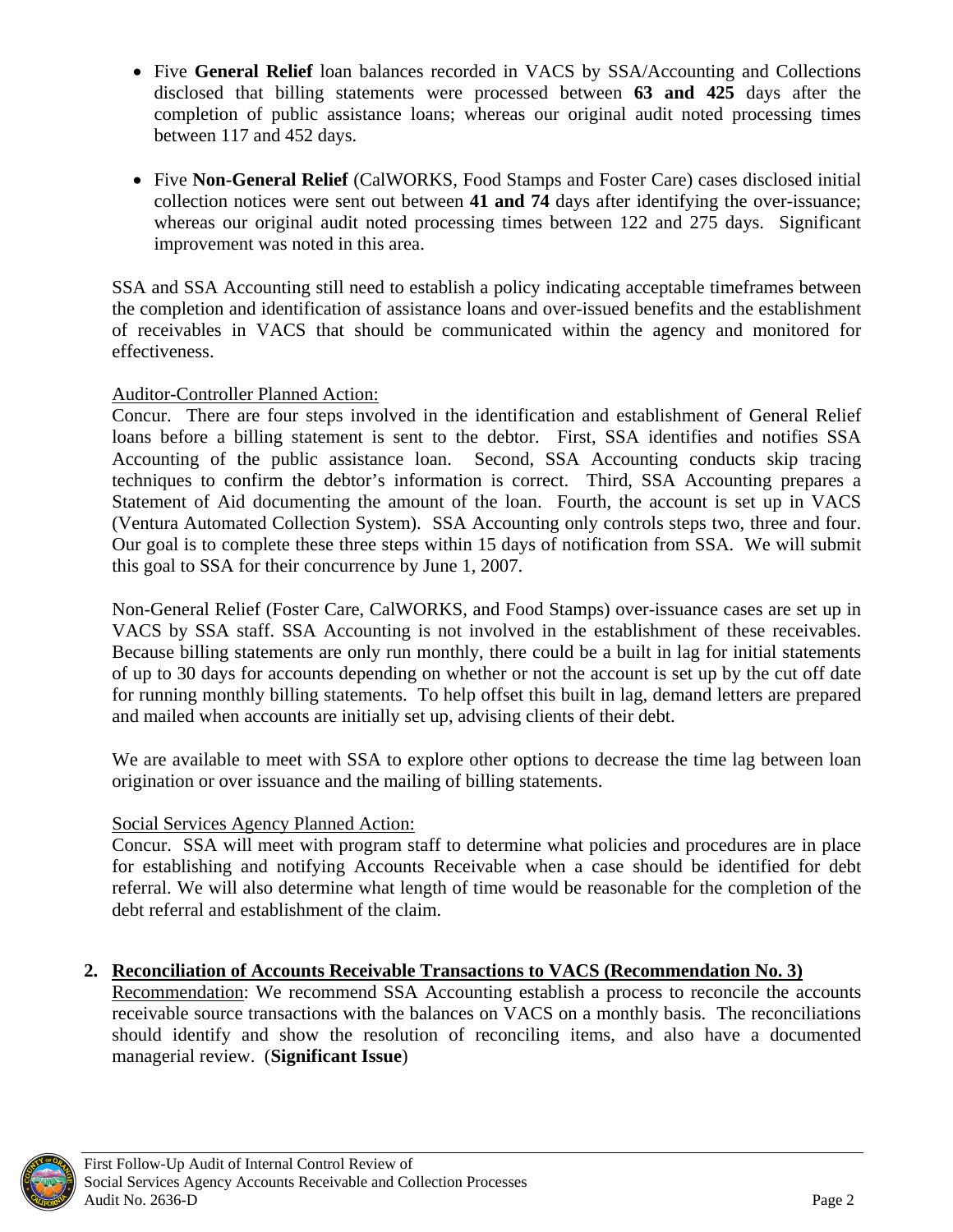Current Status: **Partially Implemented.** SSA Accounting reconciles the accounts receivable transactions for payments applied to outstanding receivables shown on VACS. However, a process has not been established to reconcile the source documents to VACS for increases in receivables, reductions for balance write-offs, and consideration of the total VACS balance. The staff position responsible for reconciling accounts receivable transactions has been vacant for several months.

#### Auditor-Controller Planned Action:

Concur. We are now reconciling payment source documents to the VACS outstanding receivables balance. We are currently working on a more complete reconciliation between other source documents and VACS.

#### **3. Accounts Receivable and Collection Processes (Recommendation No. 5)**

Recommendation: We recommend SSA and SSA Accounting jointly evaluate their current processes and procedures concerning recoveries of public assistance loans and over-issued benefits to help minimize debts from becoming long-outstanding and less likely to be collected. The results of this evaluation should be documented in a written policy. (**Control Finding**)

Current Status: **In Process.** SSA and SSA Accounting met to discuss the audit findings and recommendations, and planned to exchange documented accounts receivable and collection procedures for review. However, the joint evaluation between SSA and SSA Accounting concerning the policy on recoveries has not yet been completed or documented in a written policy.

#### Auditor-Controller Planned Action:

Concur. SSA Accounting provided documentation for collections criteria for all types of receivables (Foster Care, CalWORKs, Food Stamps, and General Relief) to SSA Administration for their review and concurrence.

#### Social Services Agency Planned Action:

Concur. SSA Program Integrity has provided copies of their operations manual for processing Non-Fraud overpayment claims for CalWORKs, Refugee Cash Assistance, Food Stamps, Foster Care, and In Home Supportive Services programs to SSA Administration for their review and concurrence.

#### **4. Collection Actions (Recommendation No. 6)**

Recommendation: We recommend SSA and SSA Accounting jointly evaluate additional collection options and determine an appropriate level of effort for alternate resolution of receivables. (**Control Finding**)

Current Status: **In Process.** SSA Accounting took measures to implement this recommendation by consulting with County Counsel and creating a template memorandum to show required information for pursuing claims above \$5,000 in Superior Court. However, SSA has not provided reciprocal review of the process to determine the appropriate level of effort for alternate resolution of receivables. SSA should be part of this decision-making process in conjunction with SSA Accounting.

#### Auditor-Controller Planned Action:

Concur. SSA Accounting will provide the criteria for pursuing claims above \$5,000 to SSA Administration for their review and concurrence by June 1, 2007.

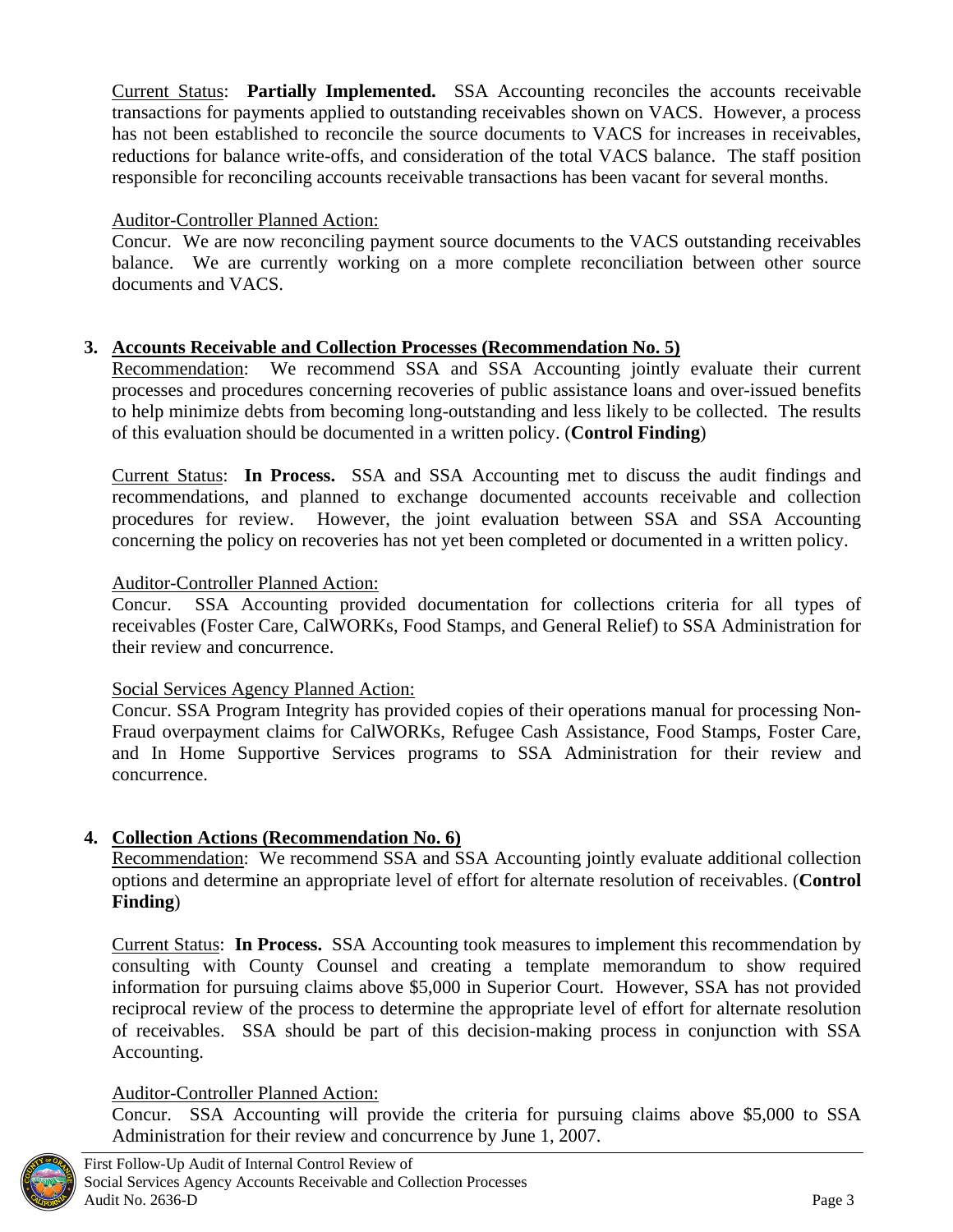Social Services Agency Planned Action:

Concur. SSA will review the criteria to be submitted by SSA Accounting to determine if that is the appropriate level of action for pursuing these types of collections.

We appreciate the courtesy and cooperation extended to us by the personnel of SSA and SSA Accounting during our Follow-Up Audit. If we can be of further assistance, please contact me or Eli Littner, Deputy Director, at 834-5899, or Michael Goodwin, Senior Audit Manager at 834-6066.

Peter Hughes, PMD., C

Director, Internal Audit

Attachment A – Report Item Classifications

Distribution Pursuant to Audit Oversight Committee Procedure No. 1: Members, Board of Supervisors Members, Audit Oversight Committee Thomas G. Mauk, County Executive Officer William Mahoney, Deputy CEO, Government/Public Services David E. Sundstrom, Auditor-Controller Jess Carbajal, Director of Agency Administration, SSA/Administration Carol Wiseman, Deputy Director, SSA/Financial and Administration Services Patty Tilton, Manager, SSA/Program Integrity Shaun Skelly, Chief Assistant Auditor-Controller Bill Castro, Assistant Auditor-Controller, Satellite Accounting Operations Espi Garcia, Senior Manager, SSA/Accounting Foreperson, Grand Jury Darlene J. Bloom, Clerk of the Board of Supervisors